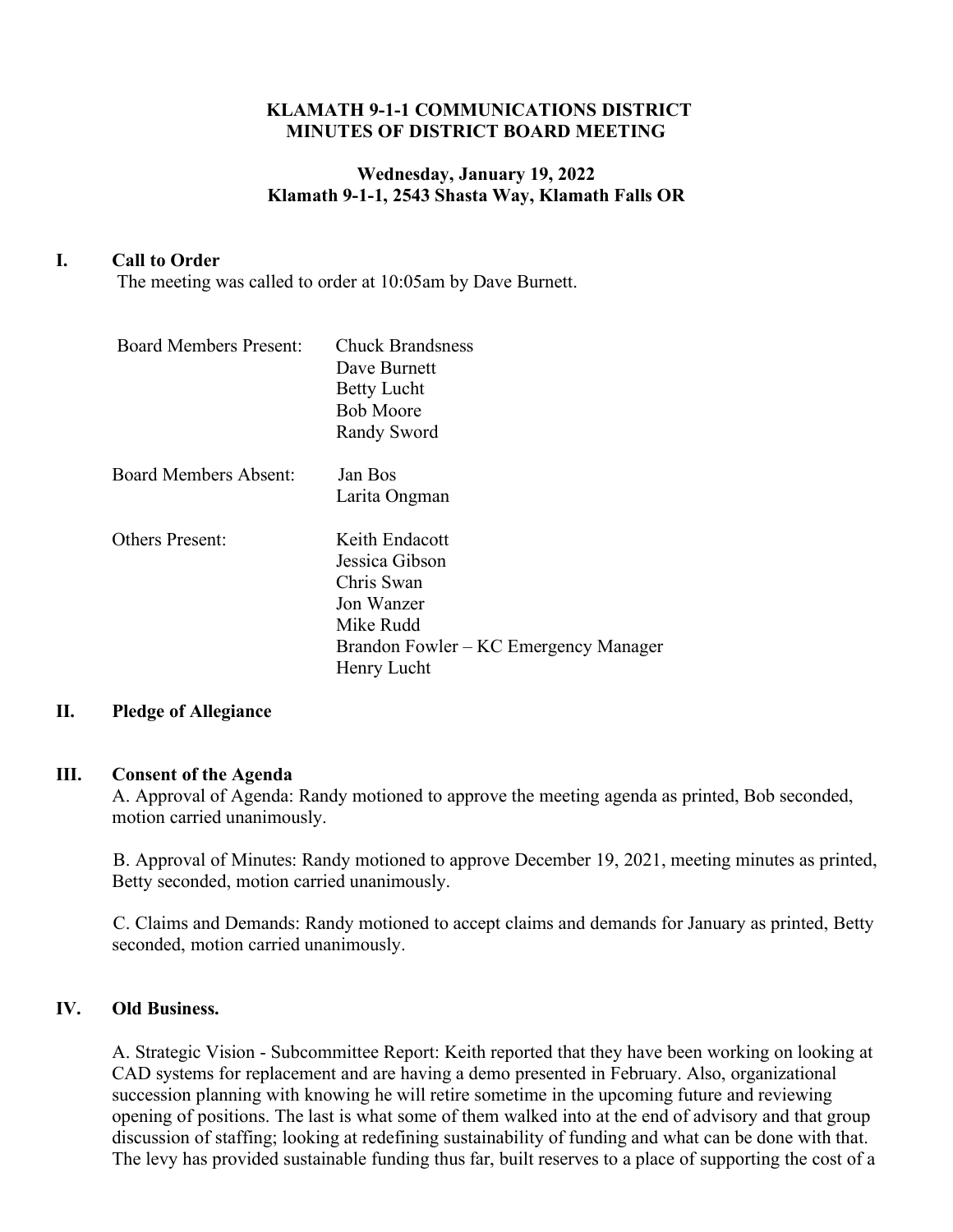building and the systems we utilize. He said those having been around know that when he became the director, he was handed the keys with no gas in the tank. They have come a long way to a much better place with reserves and funding. An even better place to be is to build reserves to the level of our costs of replacement. Keith said having their support is great in these areas. John asked if the advisory discussion was an area of reserve funding and continuity of service. Keith said somewhat but they didn't get into the details. Randy said the board got hit hard from the advisory group 2 years ago about why they were sitting on money in the bank and not paying off the mortgage. They took their advice, did so and are still working on doing that after refinancing. He wants their support but wants them to understand that they can't keep switching back and forth in priorities.

Brandon Fowler joined the meeting at 10:16am.

Randy said he does think staffing needs to be the number one priority. He would love to find permanent funding but has seen that the only other good option was a levy without closing the district out and refiling. John said he is aware of a cyber security grant that they could potentially be a candidate for that may assist in providing funding for CAD replacement. Randy said it might be good to partner with the grant writer that assisted Keno in obtaining funding via that route. Keith said that is what the KIRG group is, and he is glad that Brandon is sitting in as he is part of that grant writing, and they all pass over his desk.

B. SDAO Conference Update: Jessica informed the entire conference has gone virtual, everyone will be able to attend on their own device and place. Email updates and links will be sent ongoing as the conference nears to those registered.

## **V. New Business.**

A. Business Manager Report: Jessica said she already reported on the SDAO conference update and had nothing further unless anyone had questions for her.

B. Ops Manger Report**:** Chris reported on the call stats for December.

December Call Status: 10,040 total calls of which 4,788 came in on a 911 line, 1215 were Fire & EMS, 821 were medical specific and 6076 were law enforcement of which 1,127 were law enforcement initiated.

Keith added that current staffing is at 9 full time and 1 probationary half time. There have been 5 trainees that did not complete training in 2021 with only 1 that is still working, and we lost 3 additional solo staff to relocation. We are actively working to attract candidates and continue to budget for more people than we have because we don't ever want a qualified person to apply and not have approved funding to hire. Everywhere you go you see they don't have enough people, and everyone is saying, where are the people that want to work. The workforce is in a reshuffle. Chris added that the element of candidates having clear background records adds to this challenge.

Bob asked what the projected growth is in the 911 staffing over the next 10 years. Keith said as good as it can get. He said 15 in the 911 dispatch staffing is what they would like. Bob asked what the turnover rate is. Keith said he would say 20% but it varies.

Henry Lucht joined the meeting at 10:37am.

Keith said some years it has been no turnover; others it is higher. Bob asked how the rest of the state is doing and is there any others having successful staffing retention. Keith said none that he has heard of; it